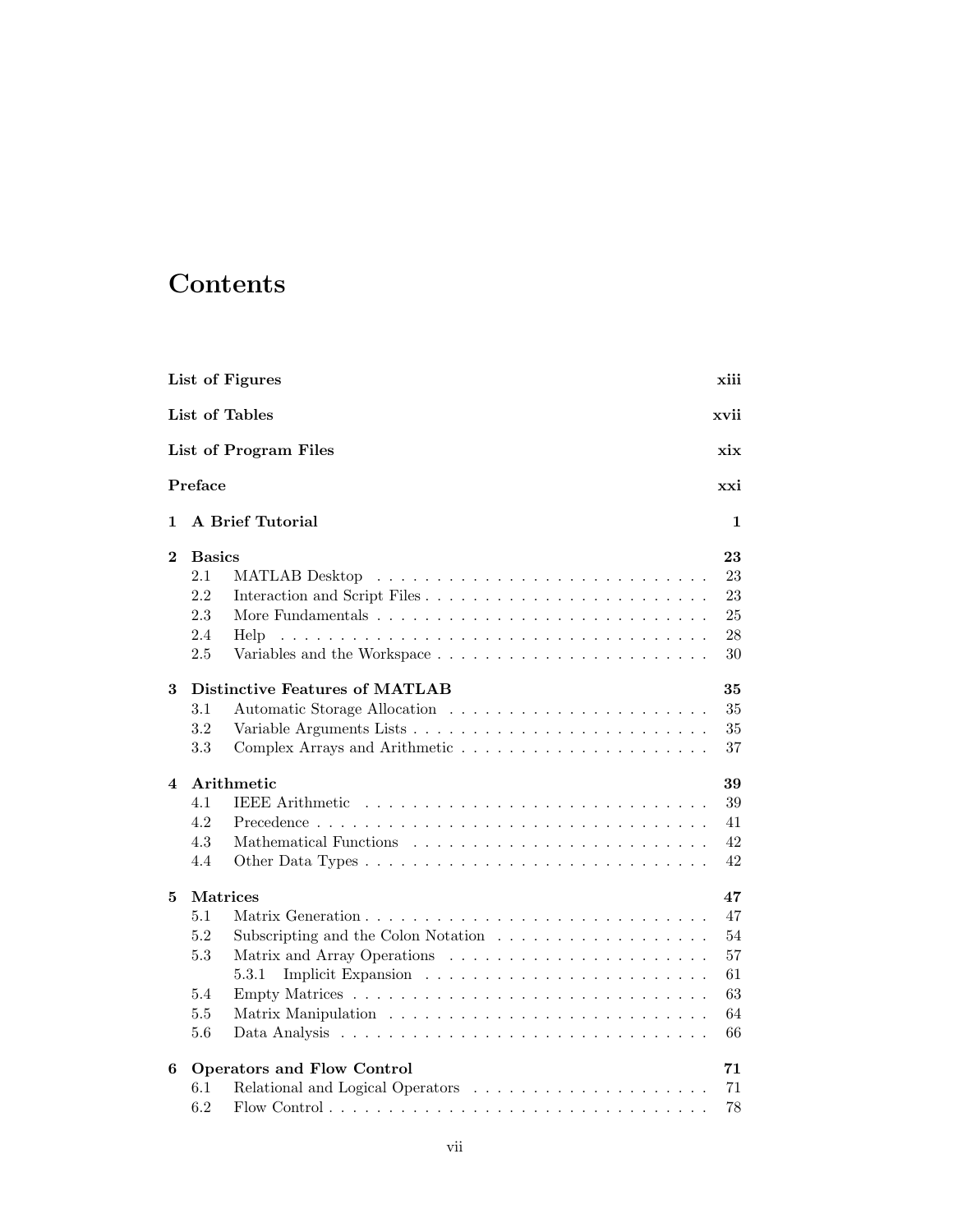| 83<br>7.1<br>7.2<br>90<br>Working with Program Files and the MATLAB Path $\ldots \ldots \ldots$<br>7.3<br>91<br>7.4<br>92<br>$7.5\,$<br>93<br>Graphics<br>97<br>8<br>97<br>8.1<br>97<br>8.1.1<br>$102\,$<br>8.1.2<br>109<br>8.1.3<br>8.2<br>113<br>8.3<br>125<br>129<br>8.4<br>8.5<br>131<br>Linear Algebra<br>9<br>135<br>9.1<br>135<br>9.2<br>136<br>9.3<br>138<br>9.3.1<br>138<br>9.3.2<br>140<br>9.3.3<br>141<br>9.4<br>Inverse, Pseudoinverse, and Determinant<br>142<br>LU, LDL <sup>*</sup> , and Cholesky Factorizations<br>9.5<br>143<br>145<br>9.6<br>9.7<br>146<br>9.8<br>148<br>9.8.1<br>148<br>9.8.2<br>More about Eigenvalue Computations<br>150<br>9.8.3<br>151<br>Iterative Linear Equation and Eigenproblem Solvers<br>9.9<br>153<br>9.10<br>156<br>159<br><b>10 More on Functions</b><br><b>Function Handles</b><br>10.1<br>159<br>10.2<br>160<br>10.3<br>161<br>10.4<br>163<br>10.5<br>165<br>10.6<br>Argument Checking and Parsing<br>167<br>10.7<br>168<br>169<br>10.8<br>10.9<br>170<br>173 | 7 | <b>Program Files</b> | 83 |
|-------------------------------------------------------------------------------------------------------------------------------------------------------------------------------------------------------------------------------------------------------------------------------------------------------------------------------------------------------------------------------------------------------------------------------------------------------------------------------------------------------------------------------------------------------------------------------------------------------------------------------------------------------------------------------------------------------------------------------------------------------------------------------------------------------------------------------------------------------------------------------------------------------------------------------------------------------------------------------------------------------------------|---|----------------------|----|
|                                                                                                                                                                                                                                                                                                                                                                                                                                                                                                                                                                                                                                                                                                                                                                                                                                                                                                                                                                                                                   |   |                      |    |
|                                                                                                                                                                                                                                                                                                                                                                                                                                                                                                                                                                                                                                                                                                                                                                                                                                                                                                                                                                                                                   |   |                      |    |
|                                                                                                                                                                                                                                                                                                                                                                                                                                                                                                                                                                                                                                                                                                                                                                                                                                                                                                                                                                                                                   |   |                      |    |
|                                                                                                                                                                                                                                                                                                                                                                                                                                                                                                                                                                                                                                                                                                                                                                                                                                                                                                                                                                                                                   |   |                      |    |
|                                                                                                                                                                                                                                                                                                                                                                                                                                                                                                                                                                                                                                                                                                                                                                                                                                                                                                                                                                                                                   |   |                      |    |
|                                                                                                                                                                                                                                                                                                                                                                                                                                                                                                                                                                                                                                                                                                                                                                                                                                                                                                                                                                                                                   |   |                      |    |
|                                                                                                                                                                                                                                                                                                                                                                                                                                                                                                                                                                                                                                                                                                                                                                                                                                                                                                                                                                                                                   |   |                      |    |
|                                                                                                                                                                                                                                                                                                                                                                                                                                                                                                                                                                                                                                                                                                                                                                                                                                                                                                                                                                                                                   |   |                      |    |
|                                                                                                                                                                                                                                                                                                                                                                                                                                                                                                                                                                                                                                                                                                                                                                                                                                                                                                                                                                                                                   |   |                      |    |
|                                                                                                                                                                                                                                                                                                                                                                                                                                                                                                                                                                                                                                                                                                                                                                                                                                                                                                                                                                                                                   |   |                      |    |
|                                                                                                                                                                                                                                                                                                                                                                                                                                                                                                                                                                                                                                                                                                                                                                                                                                                                                                                                                                                                                   |   |                      |    |
|                                                                                                                                                                                                                                                                                                                                                                                                                                                                                                                                                                                                                                                                                                                                                                                                                                                                                                                                                                                                                   |   |                      |    |
|                                                                                                                                                                                                                                                                                                                                                                                                                                                                                                                                                                                                                                                                                                                                                                                                                                                                                                                                                                                                                   |   |                      |    |
|                                                                                                                                                                                                                                                                                                                                                                                                                                                                                                                                                                                                                                                                                                                                                                                                                                                                                                                                                                                                                   |   |                      |    |
|                                                                                                                                                                                                                                                                                                                                                                                                                                                                                                                                                                                                                                                                                                                                                                                                                                                                                                                                                                                                                   |   |                      |    |
|                                                                                                                                                                                                                                                                                                                                                                                                                                                                                                                                                                                                                                                                                                                                                                                                                                                                                                                                                                                                                   |   |                      |    |
|                                                                                                                                                                                                                                                                                                                                                                                                                                                                                                                                                                                                                                                                                                                                                                                                                                                                                                                                                                                                                   |   |                      |    |
|                                                                                                                                                                                                                                                                                                                                                                                                                                                                                                                                                                                                                                                                                                                                                                                                                                                                                                                                                                                                                   |   |                      |    |
|                                                                                                                                                                                                                                                                                                                                                                                                                                                                                                                                                                                                                                                                                                                                                                                                                                                                                                                                                                                                                   |   |                      |    |
|                                                                                                                                                                                                                                                                                                                                                                                                                                                                                                                                                                                                                                                                                                                                                                                                                                                                                                                                                                                                                   |   |                      |    |
|                                                                                                                                                                                                                                                                                                                                                                                                                                                                                                                                                                                                                                                                                                                                                                                                                                                                                                                                                                                                                   |   |                      |    |
|                                                                                                                                                                                                                                                                                                                                                                                                                                                                                                                                                                                                                                                                                                                                                                                                                                                                                                                                                                                                                   |   |                      |    |
|                                                                                                                                                                                                                                                                                                                                                                                                                                                                                                                                                                                                                                                                                                                                                                                                                                                                                                                                                                                                                   |   |                      |    |
|                                                                                                                                                                                                                                                                                                                                                                                                                                                                                                                                                                                                                                                                                                                                                                                                                                                                                                                                                                                                                   |   |                      |    |
|                                                                                                                                                                                                                                                                                                                                                                                                                                                                                                                                                                                                                                                                                                                                                                                                                                                                                                                                                                                                                   |   |                      |    |
|                                                                                                                                                                                                                                                                                                                                                                                                                                                                                                                                                                                                                                                                                                                                                                                                                                                                                                                                                                                                                   |   |                      |    |
|                                                                                                                                                                                                                                                                                                                                                                                                                                                                                                                                                                                                                                                                                                                                                                                                                                                                                                                                                                                                                   |   |                      |    |
|                                                                                                                                                                                                                                                                                                                                                                                                                                                                                                                                                                                                                                                                                                                                                                                                                                                                                                                                                                                                                   |   |                      |    |
|                                                                                                                                                                                                                                                                                                                                                                                                                                                                                                                                                                                                                                                                                                                                                                                                                                                                                                                                                                                                                   |   |                      |    |
|                                                                                                                                                                                                                                                                                                                                                                                                                                                                                                                                                                                                                                                                                                                                                                                                                                                                                                                                                                                                                   |   |                      |    |
|                                                                                                                                                                                                                                                                                                                                                                                                                                                                                                                                                                                                                                                                                                                                                                                                                                                                                                                                                                                                                   |   |                      |    |
|                                                                                                                                                                                                                                                                                                                                                                                                                                                                                                                                                                                                                                                                                                                                                                                                                                                                                                                                                                                                                   |   |                      |    |
|                                                                                                                                                                                                                                                                                                                                                                                                                                                                                                                                                                                                                                                                                                                                                                                                                                                                                                                                                                                                                   |   |                      |    |
|                                                                                                                                                                                                                                                                                                                                                                                                                                                                                                                                                                                                                                                                                                                                                                                                                                                                                                                                                                                                                   |   |                      |    |
|                                                                                                                                                                                                                                                                                                                                                                                                                                                                                                                                                                                                                                                                                                                                                                                                                                                                                                                                                                                                                   |   |                      |    |
|                                                                                                                                                                                                                                                                                                                                                                                                                                                                                                                                                                                                                                                                                                                                                                                                                                                                                                                                                                                                                   |   |                      |    |
|                                                                                                                                                                                                                                                                                                                                                                                                                                                                                                                                                                                                                                                                                                                                                                                                                                                                                                                                                                                                                   |   |                      |    |
|                                                                                                                                                                                                                                                                                                                                                                                                                                                                                                                                                                                                                                                                                                                                                                                                                                                                                                                                                                                                                   |   |                      |    |
|                                                                                                                                                                                                                                                                                                                                                                                                                                                                                                                                                                                                                                                                                                                                                                                                                                                                                                                                                                                                                   |   |                      |    |
|                                                                                                                                                                                                                                                                                                                                                                                                                                                                                                                                                                                                                                                                                                                                                                                                                                                                                                                                                                                                                   |   |                      |    |
|                                                                                                                                                                                                                                                                                                                                                                                                                                                                                                                                                                                                                                                                                                                                                                                                                                                                                                                                                                                                                   |   |                      |    |
|                                                                                                                                                                                                                                                                                                                                                                                                                                                                                                                                                                                                                                                                                                                                                                                                                                                                                                                                                                                                                   |   |                      |    |
|                                                                                                                                                                                                                                                                                                                                                                                                                                                                                                                                                                                                                                                                                                                                                                                                                                                                                                                                                                                                                   |   |                      |    |
|                                                                                                                                                                                                                                                                                                                                                                                                                                                                                                                                                                                                                                                                                                                                                                                                                                                                                                                                                                                                                   |   |                      |    |
| 174                                                                                                                                                                                                                                                                                                                                                                                                                                                                                                                                                                                                                                                                                                                                                                                                                                                                                                                                                                                                               |   |                      |    |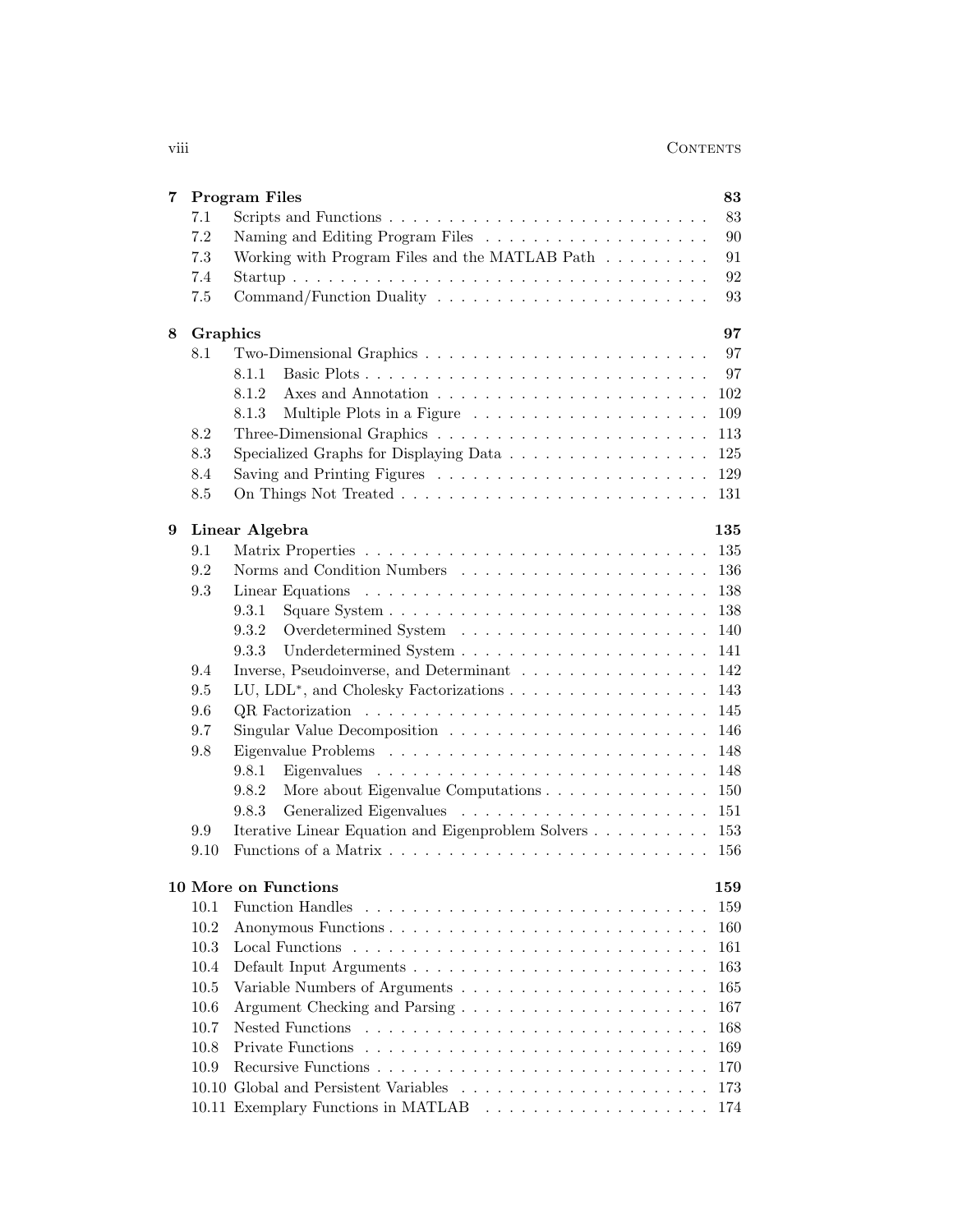## Contents ix

|      | 11 Numerical Methods: Part I<br>175                                                               |
|------|---------------------------------------------------------------------------------------------------|
| 11.1 |                                                                                                   |
| 11.2 | 180                                                                                               |
| 11.3 | 184                                                                                               |
| 11.4 | 185                                                                                               |
|      | 189<br>12 Numerical Methods: Part II                                                              |
| 12.1 | 189                                                                                               |
| 12.2 | 193                                                                                               |
|      | 12.2.1 Examples with Ode45<br>193                                                                 |
|      | 12.2.2 Case Study: Pursuit Problem with Event Location<br>201                                     |
|      | 12.2.3 Stiff Problems, Differential-Algebraic Equations, and the Choice                           |
|      | 205                                                                                               |
| 12.3 | 213                                                                                               |
| 12.4 | 221                                                                                               |
| 12.5 | 225                                                                                               |
|      |                                                                                                   |
|      | 13 Input and Output<br>233                                                                        |
| 13.1 | 233                                                                                               |
| 13.2 | 234                                                                                               |
| 13.3 | 236                                                                                               |
| 13.4 | 238                                                                                               |
|      |                                                                                                   |
|      | 14 Troubleshooting<br>241                                                                         |
| 14.1 |                                                                                                   |
| 14.2 | 243                                                                                               |
| 14.3 | 245                                                                                               |
| 14.4 | 246                                                                                               |
|      |                                                                                                   |
|      | 15 Sparse Matrices<br>249                                                                         |
| 15.1 |                                                                                                   |
| 15.2 |                                                                                                   |
|      |                                                                                                   |
|      | 16 More on Coding<br>257                                                                          |
| 16.1 |                                                                                                   |
| 16.2 |                                                                                                   |
| 16.3 | Checking and Comparing Code Files 259                                                             |
| 16.4 |                                                                                                   |
| 16.5 | 261                                                                                               |
| 16.6 | 264                                                                                               |
| 16.7 | 264                                                                                               |
|      |                                                                                                   |
| 16.8 | Creating a Toolbox $\ldots \ldots \ldots \ldots \ldots \ldots \ldots \ldots \ldots \ldots$<br>265 |
| 16.9 | 268                                                                                               |
|      | 269                                                                                               |
|      | 17 Advanced Graphics<br>$\bf 273$                                                                 |
| 17.1 | 273                                                                                               |
| 17.2 | 278                                                                                               |
| 17.3 | 279                                                                                               |
| 17.4 | 281                                                                                               |
|      |                                                                                                   |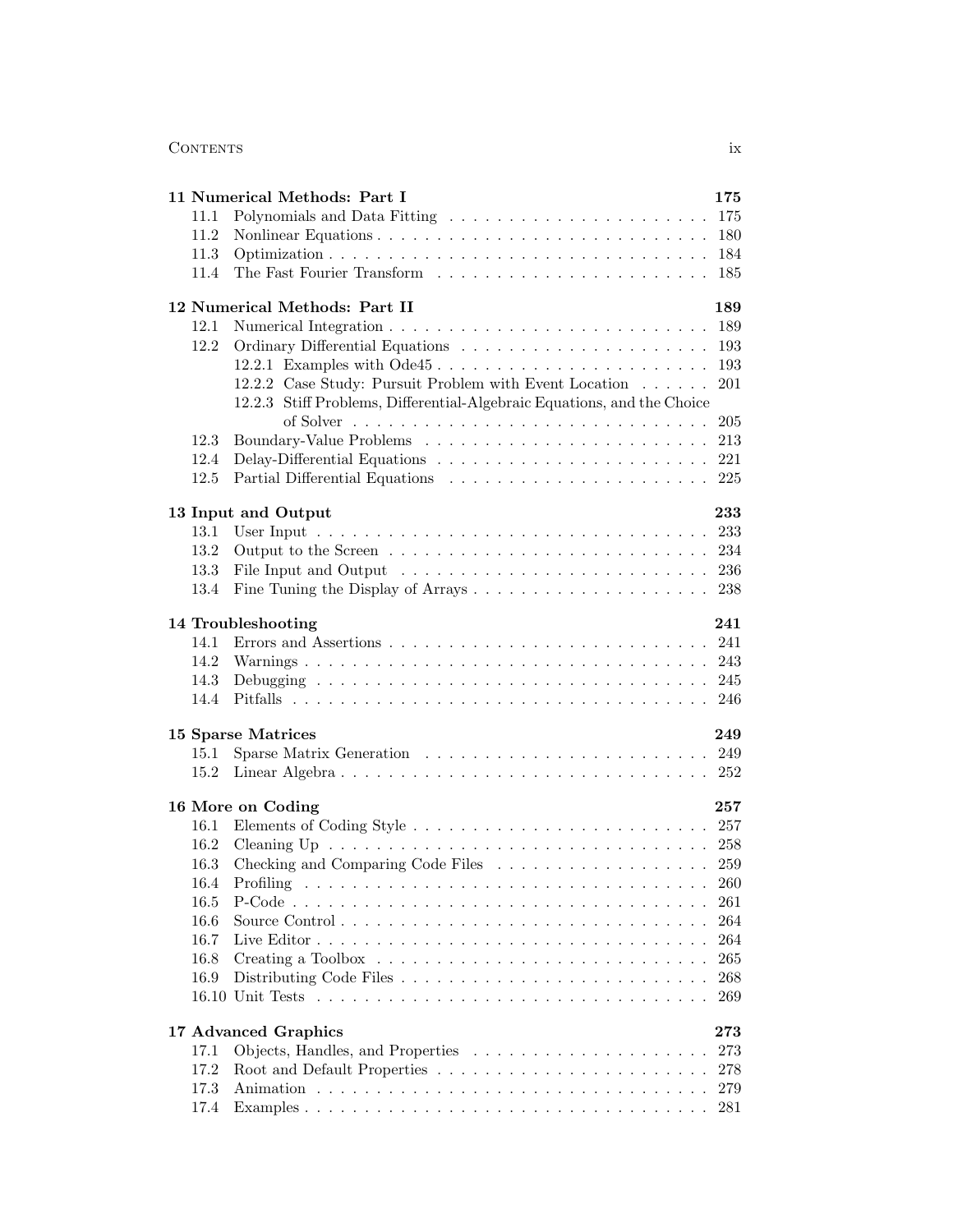|                           | 18 Other Data Types and Multidimensional Arrays                                   | 291 |  |  |
|---------------------------|-----------------------------------------------------------------------------------|-----|--|--|
| 18.1                      |                                                                                   | 292 |  |  |
| 18.2                      |                                                                                   | 295 |  |  |
| 18.3                      |                                                                                   | 297 |  |  |
| 18.4                      |                                                                                   | 299 |  |  |
| 18.5                      |                                                                                   | 300 |  |  |
| 18.6                      |                                                                                   | 304 |  |  |
| 18.7                      |                                                                                   | 308 |  |  |
|                           | 19 Object-Oriented Programming                                                    | 315 |  |  |
| 19.1                      |                                                                                   |     |  |  |
| 19.2                      |                                                                                   |     |  |  |
| 19.3                      |                                                                                   |     |  |  |
|                           |                                                                                   |     |  |  |
|                           | 20 The Symbolic Math Toolbox                                                      | 325 |  |  |
| 20.1                      | Creating Symbolic Variables and Expressions                                       | 325 |  |  |
| 20.2                      | Equation Solving $\ldots \ldots \ldots \ldots \ldots \ldots \ldots \ldots \ldots$ | 327 |  |  |
| $20.3\,$                  |                                                                                   | 330 |  |  |
|                           |                                                                                   | 330 |  |  |
|                           |                                                                                   | 332 |  |  |
|                           | 20.3.3 Solving Differentiation Equations                                          | 335 |  |  |
|                           |                                                                                   | 336 |  |  |
| 20.4                      | Linear Algebra                                                                    | 337 |  |  |
| $20.5\,$                  |                                                                                   | 339 |  |  |
| 20.6                      |                                                                                   | 343 |  |  |
| 20.7                      |                                                                                   | 347 |  |  |
| 21 Graphs                 |                                                                                   | 349 |  |  |
| 21.1                      |                                                                                   |     |  |  |
| 21.2                      |                                                                                   |     |  |  |
|                           | 22 Large Data Sets                                                                | 361 |  |  |
| 22.1                      |                                                                                   | 361 |  |  |
| 22.2                      |                                                                                   | 364 |  |  |
| 22.3                      |                                                                                   | 364 |  |  |
|                           |                                                                                   |     |  |  |
|                           | 23 Optimizing Codes                                                               | 369 |  |  |
| 23.1                      |                                                                                   | 369 |  |  |
| 23.2                      |                                                                                   | 370 |  |  |
| 23.3                      |                                                                                   | 372 |  |  |
| 23.4                      |                                                                                   | 374 |  |  |
| 23.5                      |                                                                                   | 374 |  |  |
| 23.6                      |                                                                                   | 375 |  |  |
| 23.7                      |                                                                                   | 375 |  |  |
| 24 Tricks and Tips<br>379 |                                                                                   |     |  |  |
| 24.1                      |                                                                                   | 379 |  |  |
| 24.2                      |                                                                                   | 380 |  |  |
| 24.3                      |                                                                                   | 380 |  |  |
| 24.4                      |                                                                                   | 382 |  |  |